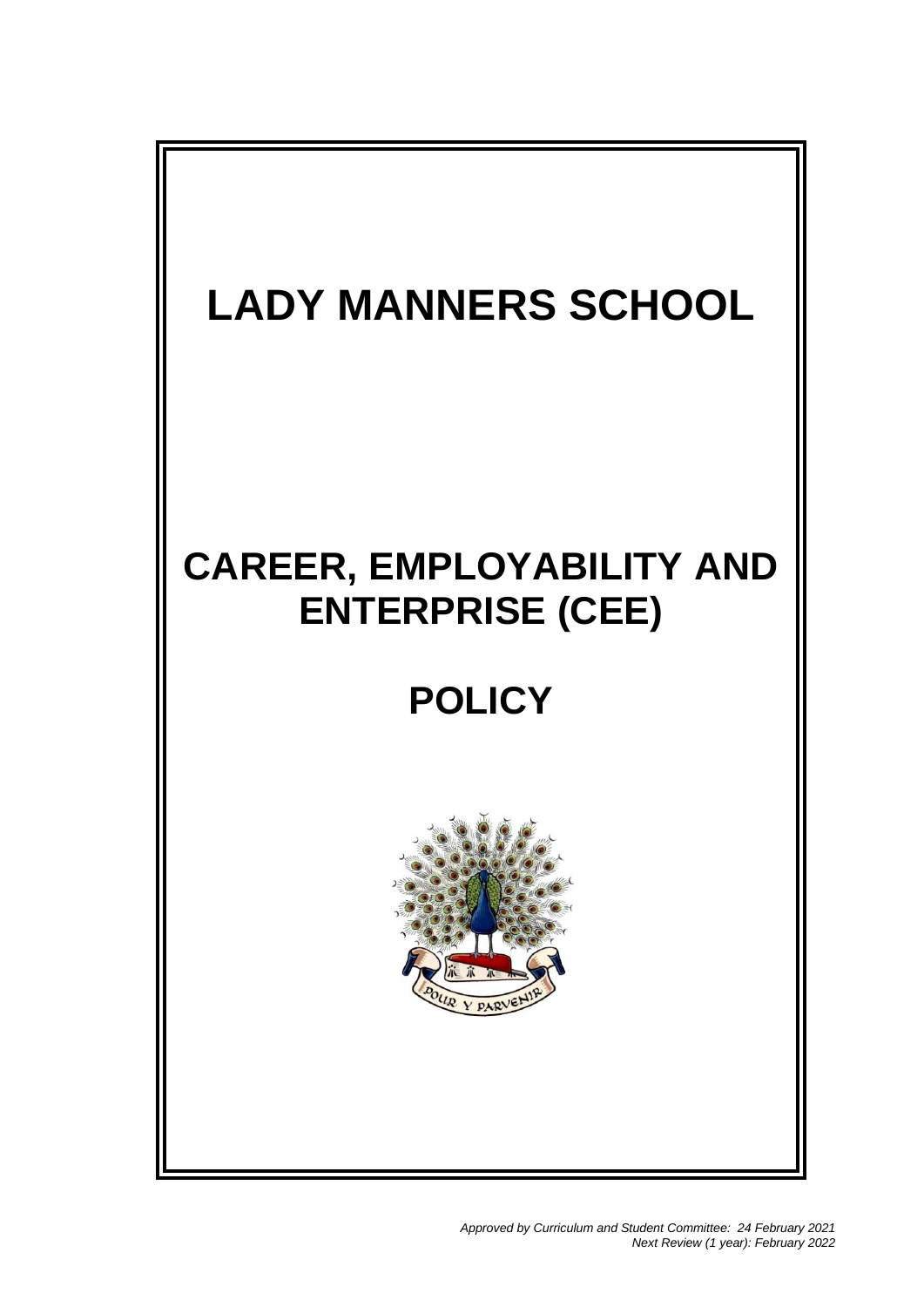# **AIMS STATEMENT**

At Lady Manners School we strive to attain the highest standards in our work, have respect for others and develop our individual talents.

These principles underpin school's approach to developing Career, Employability and Enterprise (CEE) skills in our students so that they can look forward with confidence to the future choices they will make. This is essential where career pathways are becoming ever more dynamic and are demanding increasingly higher levels of skill.

A whole school approach to CEE is adopted andis reflected in the School Improvement Plan. As well as discrete CEE activities planned through the Personal Development department and Sixth Form, all curriculum areas are encouraged to identify and promote CEE activity and to identify and develop CEE outcomes within the contexts of their curricular frameworks.

# **1. HOW IS CEE DEFINED?**

CEE learning outcomes for students are best expressed by 2 complementary frameworks:

1.1 The Careers Development Institute Framework for Careers, Employability and Enterprise Education 7-19 - Career Learning **Appendix 1**.

School audits its CEE provision against 17 keys areas of learning.

1.2 The Gatsby Benchmarks

Gatsby Benchmarks (**Appendix 2)** are constituent parts of a robust careers programme and form part of the National Careers Strategy<sup>1</sup>.

An annual report of progress towards Gatsby Benchmarks is presented to the School Leadership Team and the Governing Body.

# **2. POLICY CONTEXT**

Schools' strategy for CEE is shaped by the school's vision and the following policy frameworks.

# **2.1 National Policy Context**

- 2.1.1 CEE at Lady Manners School meets the requirements of statutory legislation and guidance as detailed by:
	- Sections 42A1, 42B and 45A of the Education Act 1997
	- Section 72 of the Education and Skills Act 2008

1

<sup>1</sup> DfE (October 2018 - revised) DfE Statutory Guidance - Careers guidance and access for education and training providers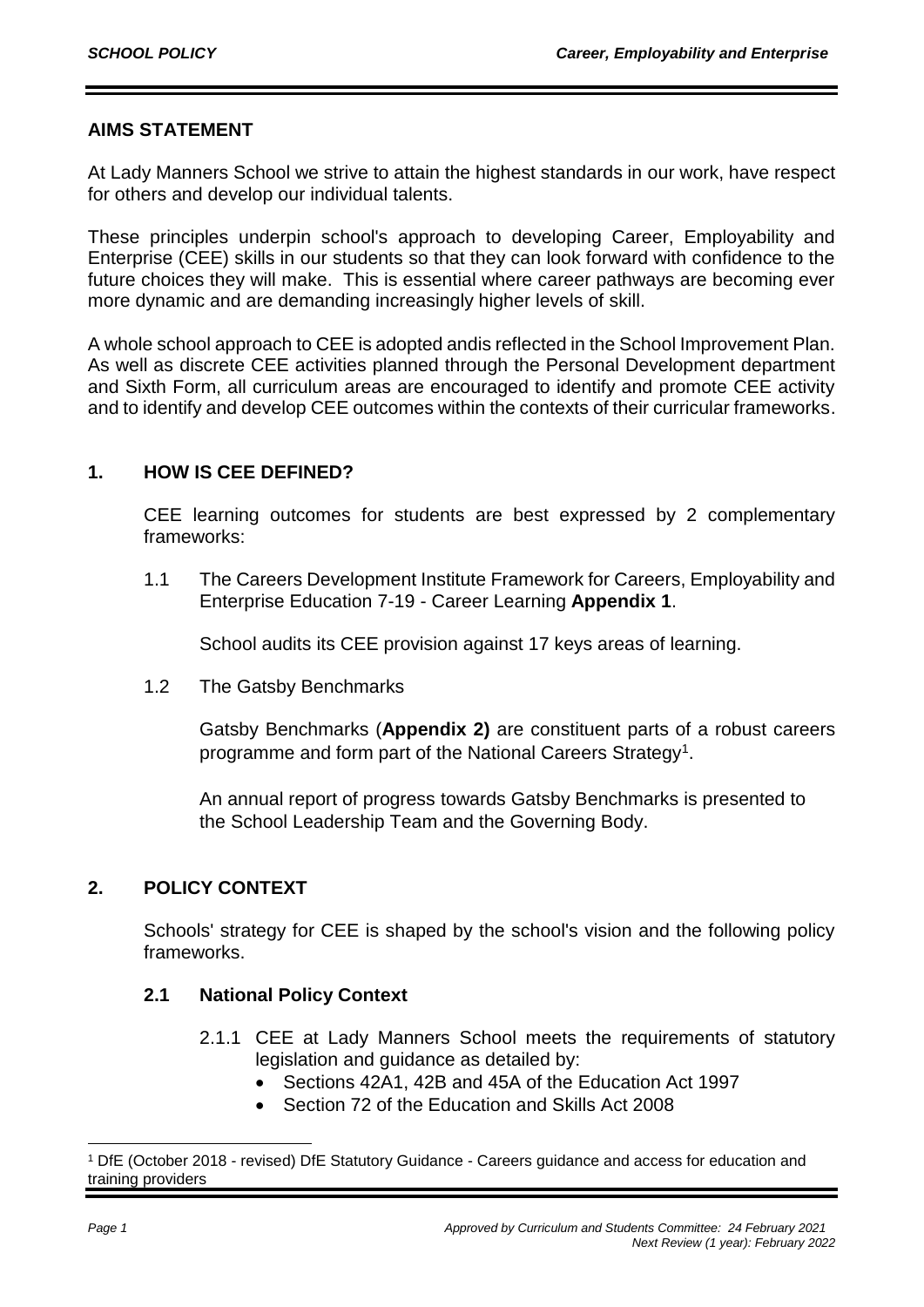- Schedule 4 (15) of the School Information (England) Regulations 2008
- 2.1.2 DfE Statutory Guidance- Careers guidance and access for education and training providers October 2018

Schools have a duty to;

- Secure independent and impartial careers guidance providing information on the full range of education and training pathways.
- Provide opportunities to a range of education and training providers to inform pupils about the full range of post 14, post 16 and post 18 opportunities including technical education qualifications and apprenticeships through the publication of a 'Provider access policy' on the school website.
- Publish information about the careers programme on the school website.
- Appoint a named person to the role of Careers Leader to lead the careers programme and publish their contact details on the website.

Schools should;

- Make use of the Gatsby Charitable Foundation's Benchmarks to develop and improve their careers provision and provide evidence through the Compass Tracker tool.
- Actively promote of the involvement of employers in the school CEE curriculum to support curriculum activity and personal support in making career choices.
- Involve an Enterprise Adviser, through the Careers and Enterprise Council network, to support the strategic planning and development of the CEE curriculum.
- Identify a dedicated Careers Governor to support the Governing Body to review and support the strategic development of CEE.
- Provide Targeted careers support for SEND and disadvantaged students.
- Monitor and evaluate Career guidance and related activity including active scrutiny of destination data to inform future planning and development.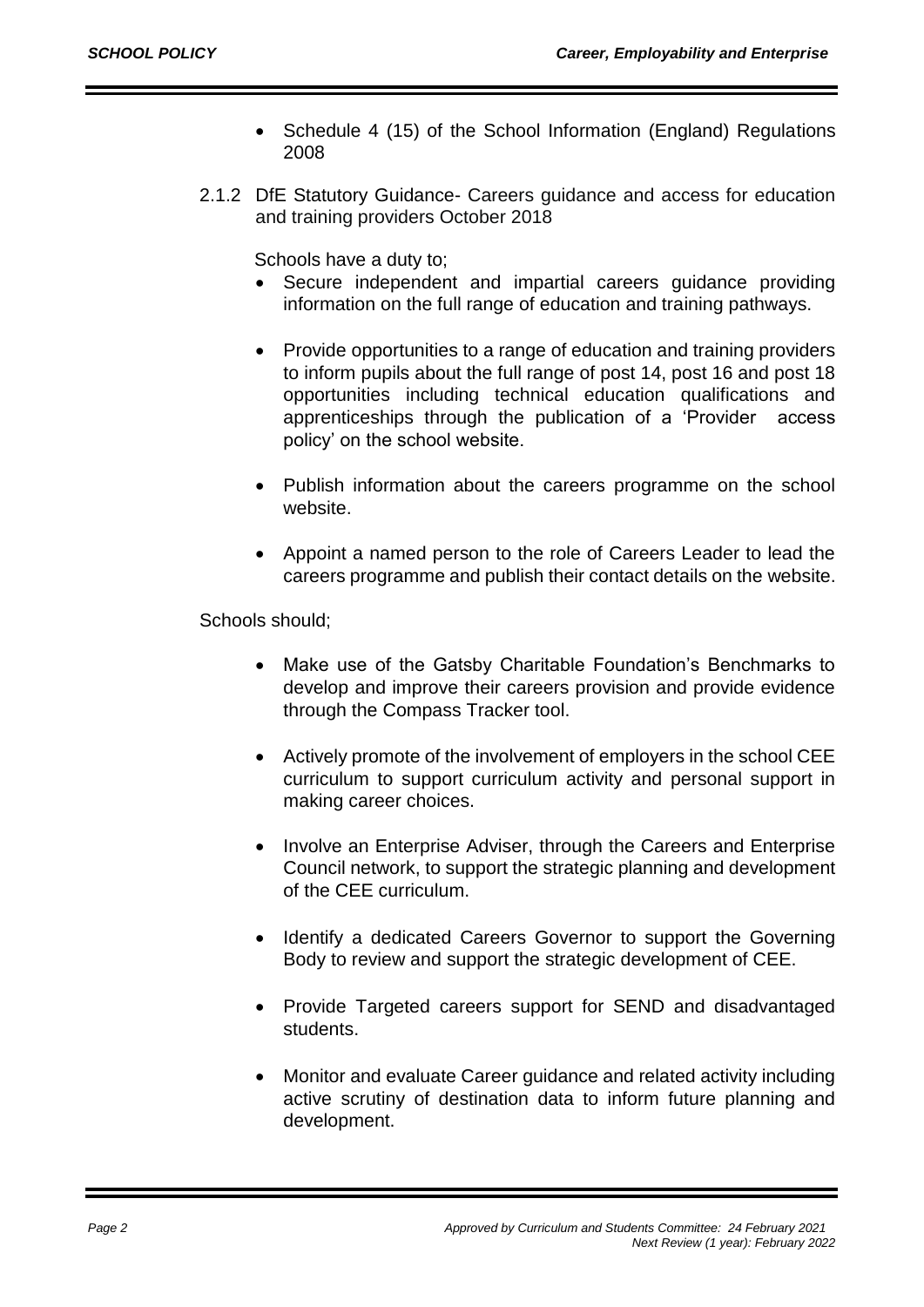# **2.2 Regional and Local Policy Context**

School CEE programmes support

2.2.1 Vision 2030 - D2N2 Local Enterprise Project (LEP)

Raising Aspirations -Our immediate priority in working with young people is to work with businesses, schools and partners to raise the aspirations of the future workforce, by enhancing their careers advice and employability skills.

2.2.2 2019-2023 Employment and Skills strategy - Derbyshire County Council

'Raising aspiration and attainment levels across the county is of vital importance to ensure as many young people as possible are equipped to contribute fully to the labour market. The role of careers information, advice and guidance will be critical in addressing this issue'.

# **3 IMPLEMENTATION OF THE SCHOOL'S VISION FOR CEE**

## **3.1 School Career, Employability and Enterprise Plan**

There is a plan for CEE which is updated annually and made available to all students and parents via the website. The plan details specific development and improvement priorities as informed by national and local policy, school improvement priorities and quality assurance frameworks including feedback from students and parents/carers. The plan is formally agreed by the Senior Leadership Team and the Governing Body.

### **3.2 Entitlement Statements**

Entitlement to CEE statements are developed for each Key Stage and reviewed annually. These are published on the school website.

### **3.3 Staff Development**

All staff contribute to CEE through their roles as tutors and subject teachers. The training and support needs of staff involved in co-ordinating, delivering and supporting CEIAG and CEE are identified and met through the CPD programme.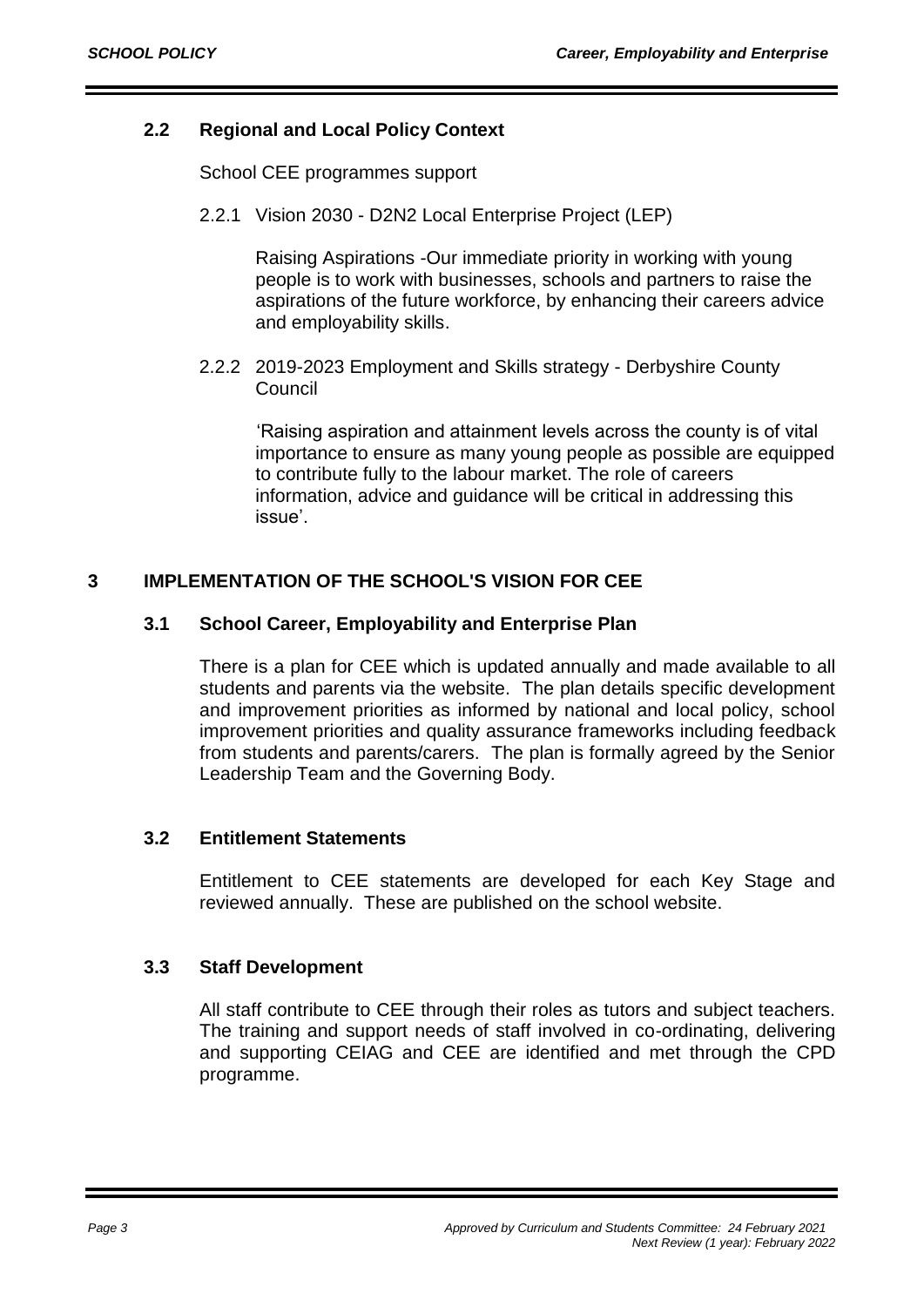## **3.4 Impartial and Independent Career Guidance**

Career Guidance is independent and impartial and meets the statutory duty to provide access for Years 8-13 students and their parents/carers.

Support is a universal offering across all key stages. There is a specific focus on Year 11 where all students are scheduled a face to face interview with a Careers Adviser resulting in a Career Plan which informs the next phase of their learning.

Careers guidance is provided by the Careers Leader and is supplemented, from time to time, by staff external to school.

The Careers Leader delivering Career Guidance holds a level 6 accredited qualification and is listed on the Career Development Institute (CDI) UK Register of Career Development Professionals and adheres principles of the CDI Code of Ethics.

# **3.5 Enterprise Adviser**

The Careers Leader works with the school's Enterprise Adviser to monitor the impact of employability and enterprise activity across school. There is an annual delivery plan for their involvement as agreed by the school's SLT and the Local Enterprise Co-ordinator.

### **3.6 Access to Information on all Learning Opportunities**

All students and parents/carers have access to information and advice on the full range of post 14, post 16 and post 18 opportunities through dedicated space on the school website and Myvle 'Career and Work Experience' pages as well as dedicated resources in the School's Library and through career events.

# **3.7 Involving Employers**

The school is committed to involving employers and outside agencies in the development and delivery of CEE activities. Partners include local and national employers, alumni, Rotary, Derbyshire Enterprise and Business Partnership (DEBP), the Local Authority and Job Centre Plus.

### **3.8 SEND/Disadvantaged Students**

Targeted interventions particularly for those students who have an Education Health Care (EHC) Plan receive extra career support at key transition points either through Adviser attendance at EHC plan reviews or through additional discrete interventions.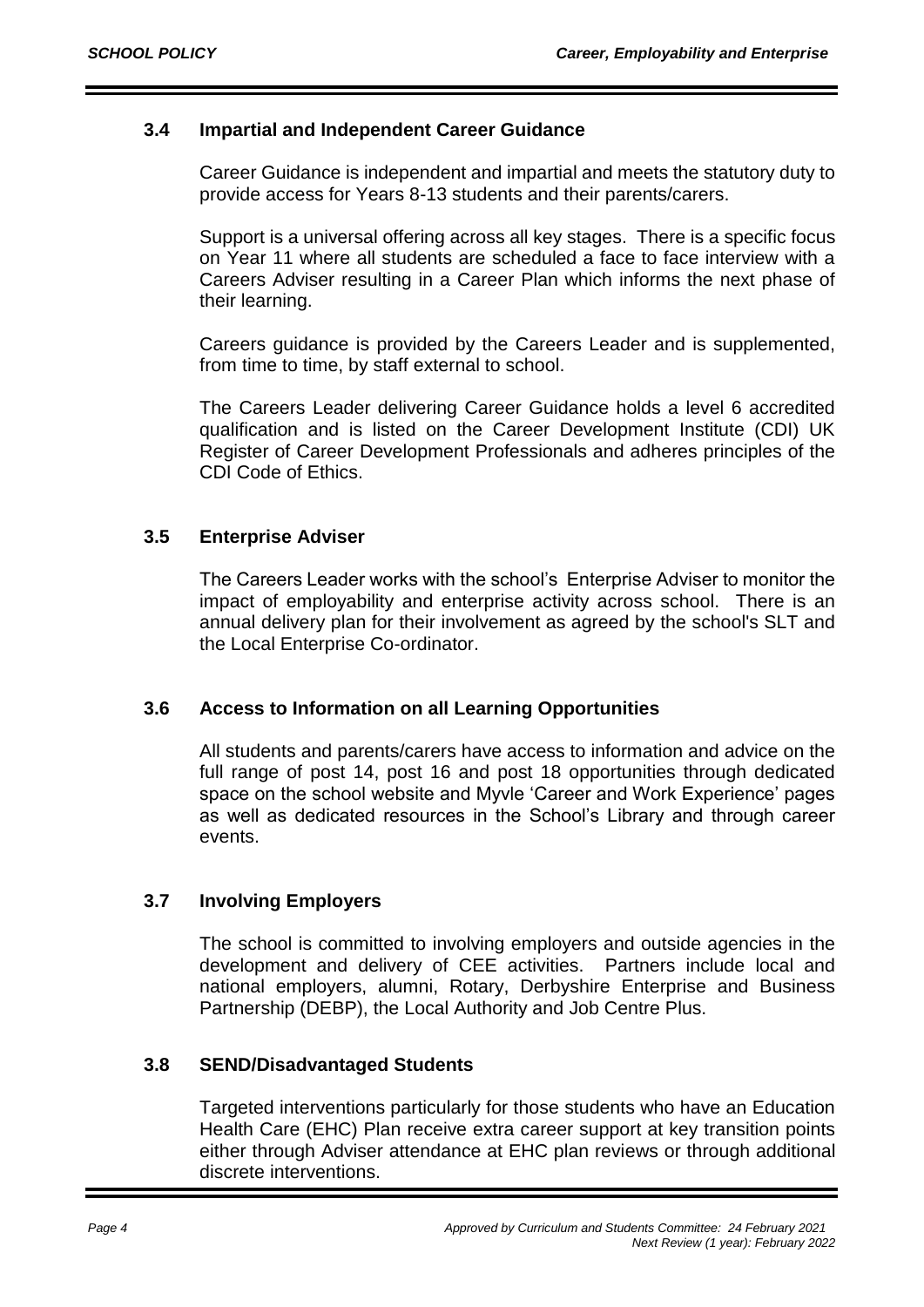# **4. KEY ACTIVITIES AND RESOURCES**

## **4.1 CEE Programmes of Study**

Planned programmes of CEE with student outcomes incorporated, are delivered across all key stages and are published on the school's Careers webpage

In Years 7-10, Careers Education has dedicated curriculum time as part of the Personal Development programme.This is supplemented by further discrete sessions organised by the Careers Leader through visits, assemblies and further curriculum time.

The Sixth Form programme is based upon the Building on Success programme and is supplemented by activities and resources from the Careers Department.

## **4.2 Career Information Resources**

A Career Library and dedicated 'Career and Work Experience' web and Myvle pages are available for students and parents to access. Information includes the full range of options available to students and includes links to key and up to date sources of Labour Market Information.

# **4.3 Work Experience**

Quality assured Work Experience and Shadowing programmes are offered in Year 10 and Year 12. Extended work experience placements are available as an option for targeted students in Key Stage 4 and for students in Year 12 who opt for this option as part of the Extended Curriculum aspect of their study.

### **4.4 Budget for CEE activity**

There is a dedicated budget for CEE activity which is reviewed annually. This is managed by the Careers Leader and is allocated to activity as identified by the CEE Development Plan as well as the maintenance of essential careers resources. The Careers Department is also allocated Pupil Premium funding which supports additional career related activities for this group.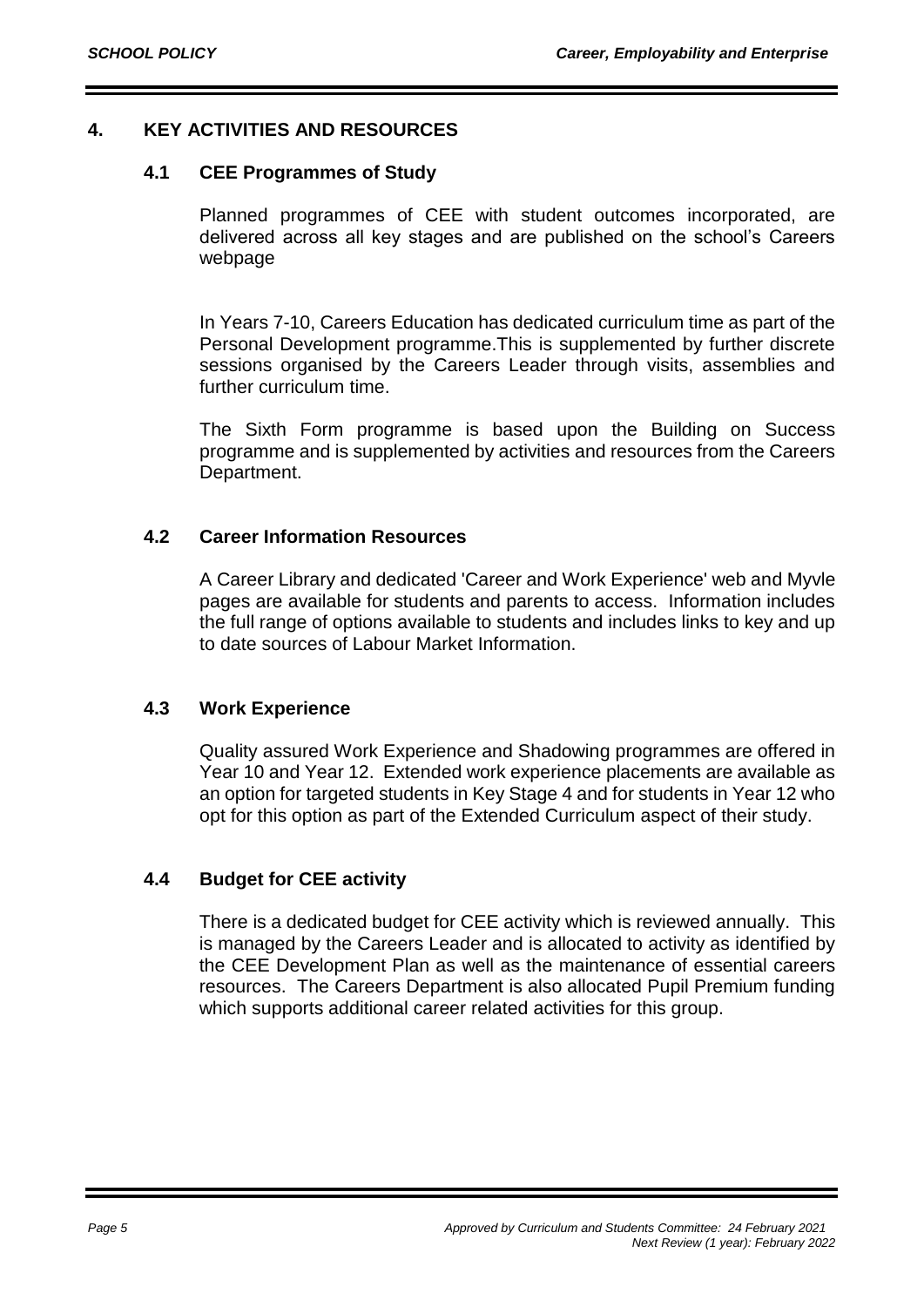# **5. MANAGEMENT AND CO-ORDINATION OF CEE ACROSS SCHOOL**

## **5.1 Careers Leadership**

The Careers Leader is the designated Careers Leader for school. The Careers Leader reports to a member of the School Leadership Team who represents Careers at a senior level. The Careers Leader's contact details are published on the school website.

# **5.2 CEE** - **KS3 and KS4**

The Career Education programme for KS3 and KS4 is jointly co-ordinated by the Carees Leader and the Personal DevelopmentCo-ordinator.

Enterprise education and activities across the school are managed by the Curriculum Leader for Business Studies.

## **5.3 CEE - Sixth Form**

The Careers Leader co-ordinates the Career Guidance in the Sixth Form and works closely with the Assistant Headteacher (Head of Sixth Form) to support the Career and Personal Development Programme in Years 12 and 13. Career Education forms part of the 'Building on Success' Personal Development Programme and is managed by the Assistant Headteacher (Head of Sixth Form).

### **5.4 Enterprise Adviser**

Strategic CEE development is supported by an Enterprise Adviser who is supported by the area Enterprise Co-ordinator.

### **5.5 Governing Body**

There is a dedicated Career and Employability Link Governor who oversees CEE developments in school.

### **5.6 Career Guidance**

Careers Guidance is managed and coordinated across the school by the Careers Leader and is quality assured through the school's QA processes. The Careers Leader quality assures the input of external careers advice.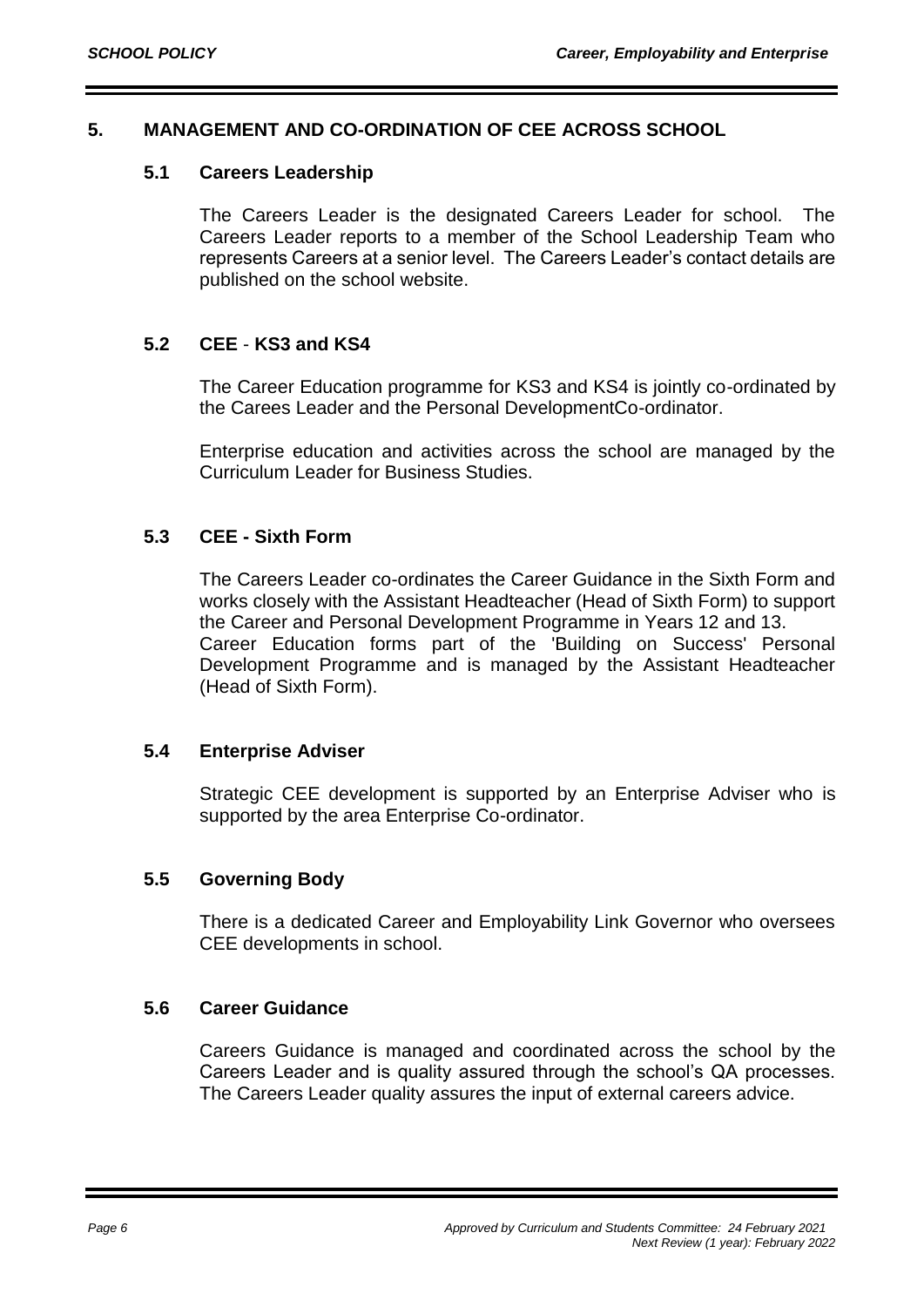# **5.7 External Contracts**

The Careers Leader manages the contracting process with external career and work experience organisations.

## **5.8 Destination Data Collection and Reporting**

The Careers Leader collects and collates the intended and actual destination data for Year 11 leavers, including retrospective analysis of disadvantaged students' progression.

Sixth Form support staff collate intended and actual destination data for Year 12 and Year 13 students.

The school provides intended and actual destination reports to the Local Authority who track students to ensure that all Year 11, Year 12 and Year 13 students meet the requirements of the September and January guarantee of a firm offer of further learning.

# **6. QUALITY ASSURANCE OF CEE ACTIVITY**

## **6.1 Annual Career Development Plan and Outcomes report on CEE**

The school produces an annual CEE Development Plan and a final end of year report on the outcomes of this plan.

# **6.2 Destination Data Reports**

Destination reports for Key Stage 4 and Sixth Form are produced and reviewed by senior leaders and the Governing Body and inform the continued development of the CEE programme as well as evidencing the requirement for students to continue their learning as detailed by the Raising of the Participation Age legislation.

# **6.3 Appraisal and Personal Development**

The Careers Leader is part of the school's appraisal system.

The Careers Leader is a registered Careers Professional with the Careers Development Institute and maintains a personal development and training log.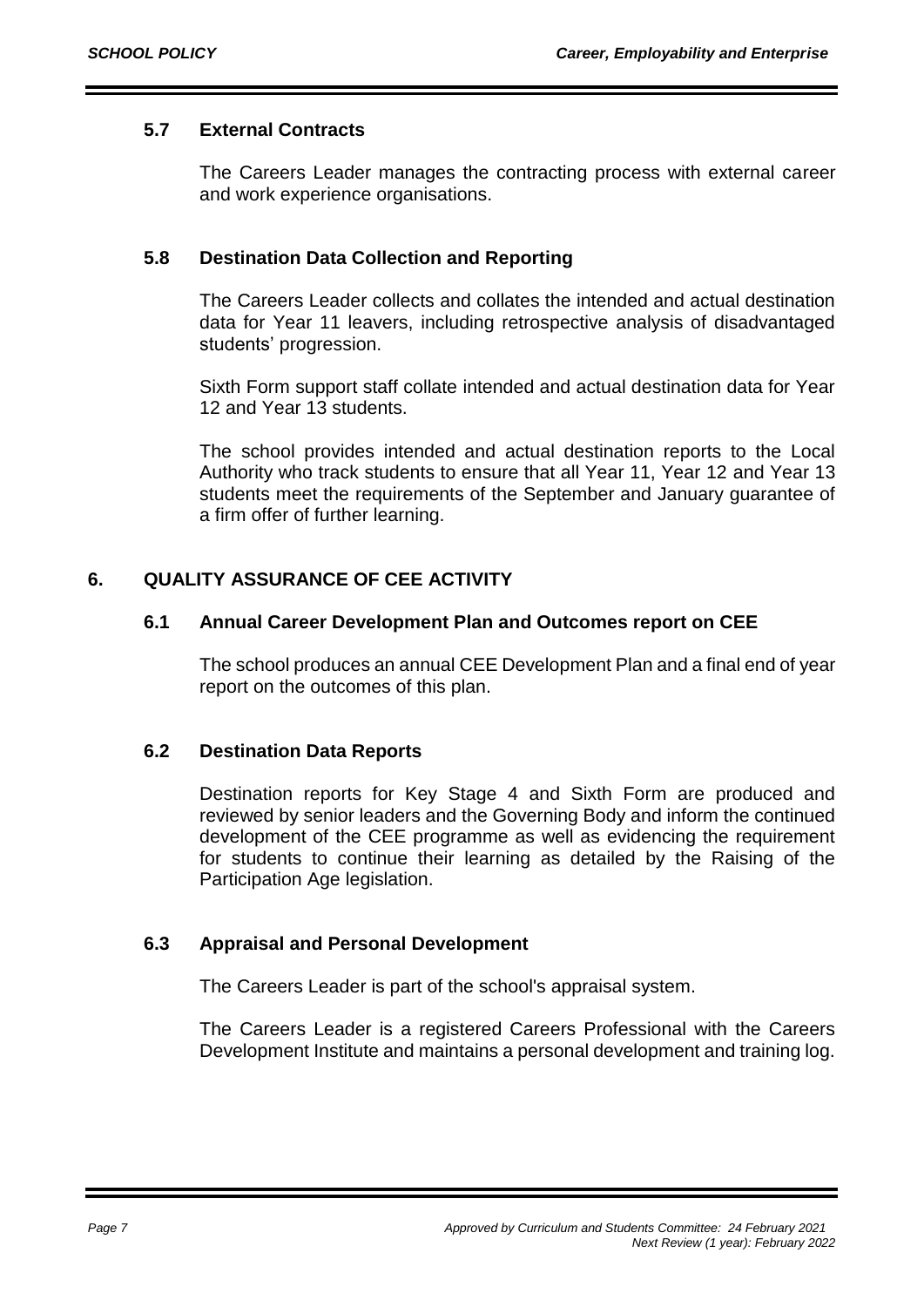# **6.4 Evaluation**

All career related events and interventions are evaluated. Stakeholders, parents/carers, students and teachers are consulted, and reports produced.

An annual evaluation plan is produced and reported on.

Year 11 students evaluate the effectiveness of their Career Guidance interview.

# **6.5 Quality Award**

The school is committed to securing a 'Quality in Careers' award which supports the evaluation processes and procedures and is externally validated.

# **7. CROSS REFERENCE TO OTHER SCHOOL POLICIES**

This policy is fully cross referenced against the policies for:

- School Strategic Plan 2019-24
- Pastoral Care Guidance and Support
- PSHE and SRE
- Safeguarding and Child Protection
- Special Education Needs and Disabilities
- Work Experience

### **Appendices**

- 1. The CDI Framework for Careers, Employability and Enterprise Education 7-19
- 2. Gatsby Benchmarks.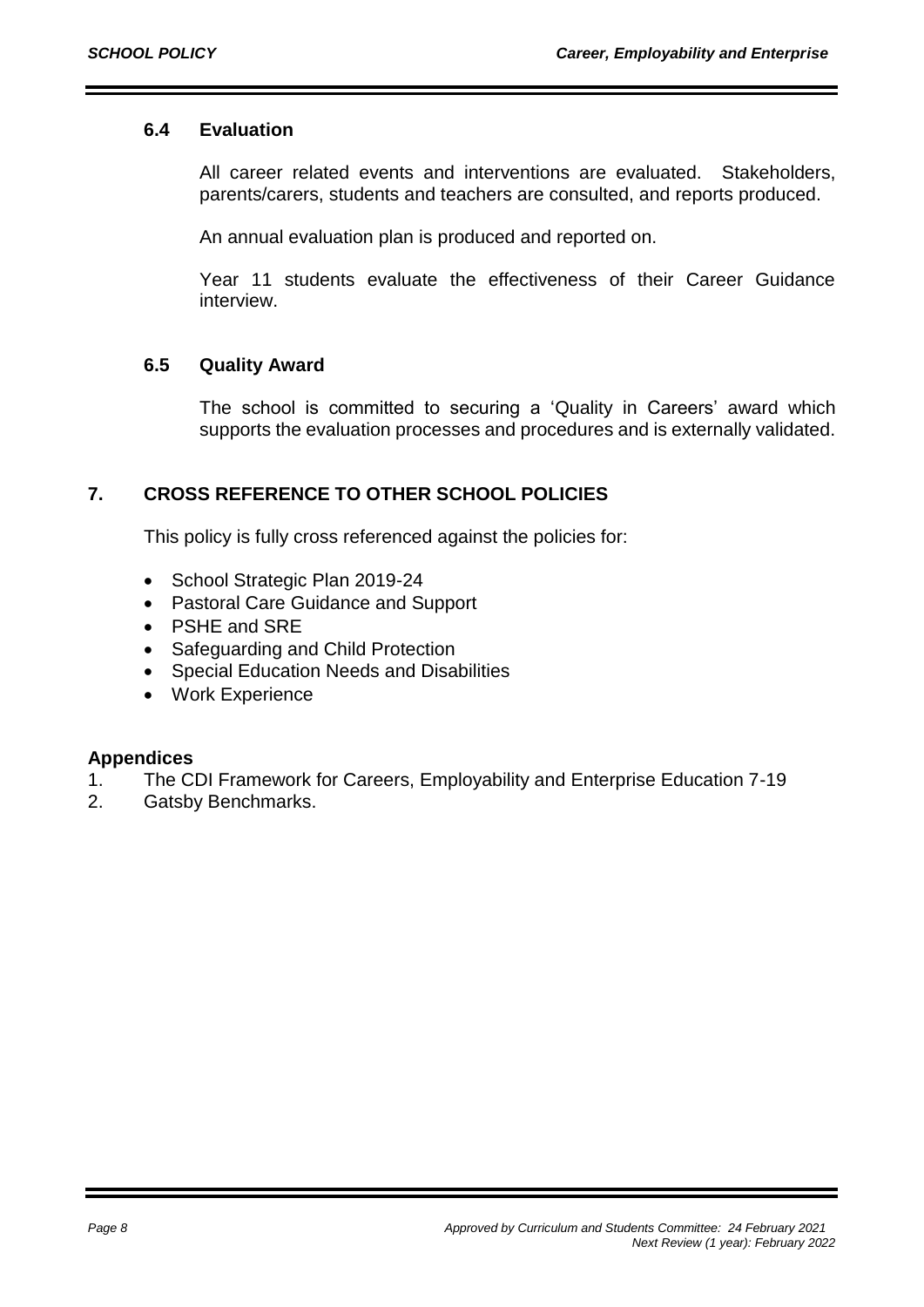# **Appendix 1**

| Developing yourself through careers, employability and enterprise education |                                                                                                                                                                                                                                                                                                                                                                                                                                             |  |
|-----------------------------------------------------------------------------|---------------------------------------------------------------------------------------------------------------------------------------------------------------------------------------------------------------------------------------------------------------------------------------------------------------------------------------------------------------------------------------------------------------------------------------------|--|
| Self-awareness                                                              | Individuals who realistically appraise their qualities and skills, roles<br>and responsibilities, values and attitudes, needs and interests, and<br>aptitudes and achievements are better able to understand<br>themselves, make informed choices and relate well to others. Self-<br>awareness provides individuals with the foundation for enhancing<br>their self-esteem, developing their identity and achieving personal<br>wellbeing. |  |
| Self-determination                                                          | Self-determination enables individuals to develop personal<br>autonomy, self-efficacy and personal agency. It boosts hope,<br>optimism, adaptability and resilience. Self-determination empowers<br>individuals to realise their aspirations and manage their careers.                                                                                                                                                                      |  |
| Self-improvement as a<br>learner                                            | Self-improvement fosters positive attitudes to lifelong learning and<br>the skills of planning, review and reflection. Understanding what<br>they have learned, what they need to learn next and how they learn<br>best enables individuals to develop their potential.                                                                                                                                                                     |  |
| Learning about careers and the world of work                                |                                                                                                                                                                                                                                                                                                                                                                                                                                             |  |
| <b>Exploring careers and</b><br>career development                          | Career exploration expands individuals' horizons and opportunities.<br>A better understanding of career processes and structures enables<br>individuals to make sense of and manage their own careers. It also<br>enables them to appreciate the career experiences of others.                                                                                                                                                              |  |
| Investigating work<br>and working life                                      | Investigating people's experiences of work enables individuals to<br>understand the meaning and purpose of work in people's lives.<br>They learn what constitutes good or decent work and how to find it<br>for themselves.                                                                                                                                                                                                                 |  |
| <b>Understanding business</b><br>and industry                               | Understanding types of business and business functions enables<br>individuals to prepare for employment and to appreciate the<br>contribution of business and industry to social and economic life.                                                                                                                                                                                                                                         |  |
| Investigating jobs and<br>labour market<br>information (LMI)                | Individuals need to know how to access, analyse and act on relevant<br>and appropriate job and labour market information when choosing<br>and planning for careers.                                                                                                                                                                                                                                                                         |  |
| Valuing equality, diversity<br>and inclusion                                | Individuals need to recognise that the commitment to equality,<br>diversity and inclusion in British society benefits them as much as<br>others. By resisting the damage caused by stereotyping,<br>discrimination and prejudice, individuals can realise their own<br>ambitions and help others to do so.                                                                                                                                  |  |
| Learning about safe<br>working practices and<br>environments                | Learning about safe working practices and environments helps<br>individuals to keep themselves and others healthy and safe at work.                                                                                                                                                                                                                                                                                                         |  |

ī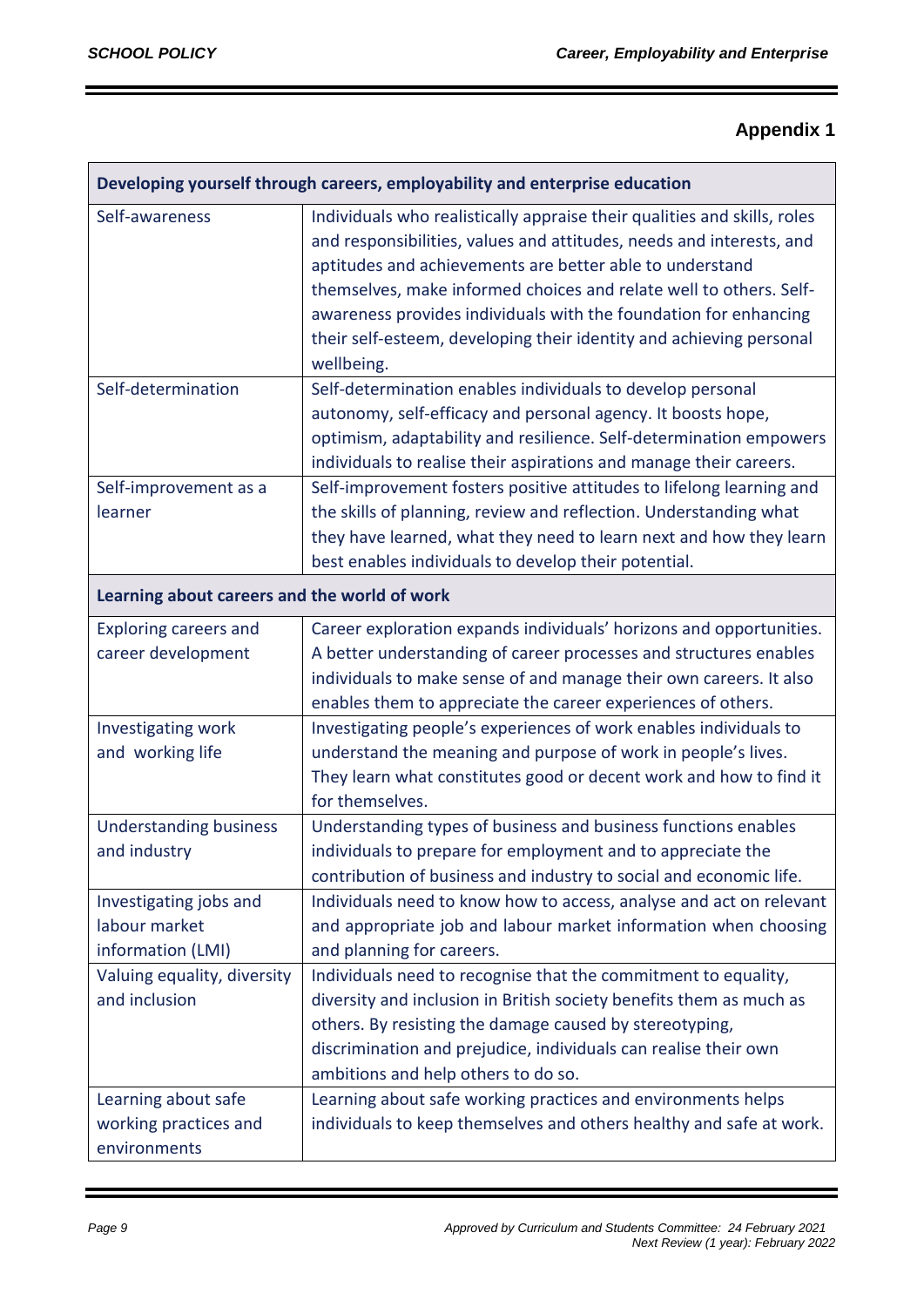Г

| Developing your career management and employability skills |                                                                           |  |
|------------------------------------------------------------|---------------------------------------------------------------------------|--|
| Making the most of                                         | Individuals need to learn how to recognise trusted sources of             |  |
| careers information,                                       | information, advice and guidance and how to make effective use of         |  |
| advice and guidance                                        | all the sources of help and support available to them, including one-     |  |
| (CEIAG)                                                    | to-one guidance.                                                          |  |
| Preparing for                                              | A priority for individuals is to gain the skills and experience that will |  |
| employability                                              | enable them to get jobs and sustain themselves in employment.             |  |
| Showing initiative and                                     | Showing initiative and enterprise helps individuals to learn about        |  |
| enterprise                                                 | risk, effort and making the most of opportunities.                        |  |
| Developing personal                                        | The increasing cost of training and further and higher education          |  |
| financial capability                                       | makes it essential for individuals to know about managing their           |  |
|                                                            | money. They need to know how to make decisions about spending,            |  |
|                                                            | saving and investing to ensure their economic well-being now and          |  |
|                                                            | in the future.                                                            |  |
| Identifying choices and                                    | Individuals need to be able to research and recognise suitable            |  |
| opportunities                                              | progression pathways and qualifications. Using networking,                |  |
|                                                            | negotiation, information and evaluation skills enables individuals to     |  |
|                                                            | maximise their choices and opportunities, including those that are        |  |
|                                                            | unforeseen or unplanned.                                                  |  |
| Planning and deciding                                      | Individuals need to know how to get information, clarify values and       |  |
|                                                            | preferences, identify alternatives, weigh up influences and advice,       |  |
|                                                            | solve problems, review decisions and make plans. It also involves         |  |
|                                                            | being able to cope with chance events and unintended                      |  |
|                                                            | consequences.                                                             |  |
| Handling applications and                                  | Promoting themselves in a way that attracts the attention of              |  |
| interviews                                                 | selectors and recruiters as well as managing the applications             |  |
|                                                            | process requires individuals to develop a range of self-presentation      |  |
|                                                            | and marketing skills that they will need throughout their lives.          |  |
| Managing changes and                                       | Plans and decisions can break down if individuals fail to prepare for     |  |
| transitions                                                | the career moves they need to make. Awareness of how to cope              |  |
|                                                            | with life changes and transitions, partly gained from reflecting on       |  |
|                                                            | previous moves, can support lifelong career development and               |  |
|                                                            | employability.                                                            |  |

ī